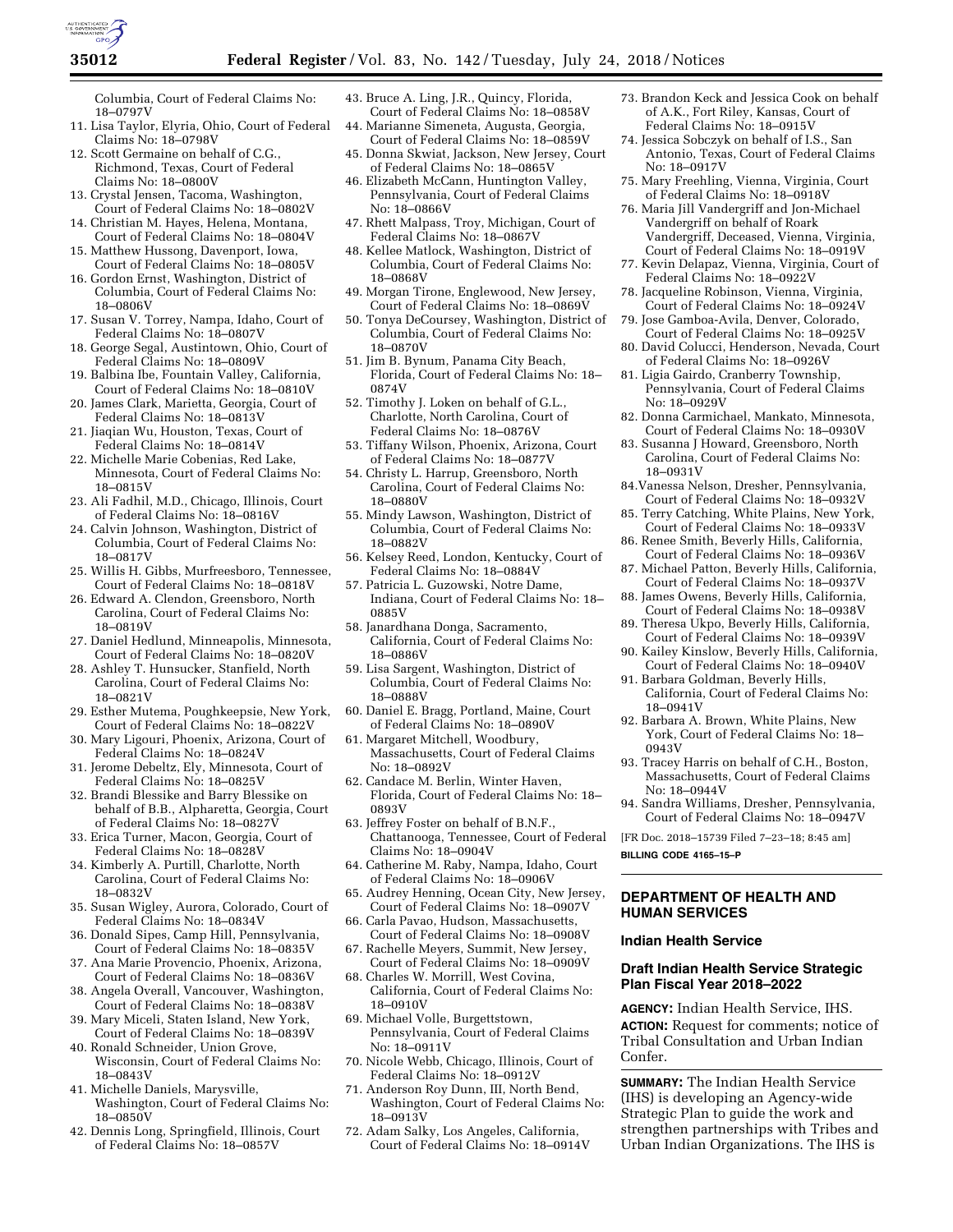seeking public comment on its Draft IHS Strategic Plan fiscal year (FY) 2018– 2022 (Draft IHS Strategic Plan FY 2018– 2022). Additionally, notice is given that the IHS will conduct a Tribal Consultation and Urban Indian Confer regarding the Draft IHS Strategic Plan FY 2018–2022. In addition to the virtual town hall sessions, the IHS will seek other opportunities to solicit input from Tribal and Urban Indian programs on the Draft IHS Strategic Plan FY 2018– 2022 during the comment period. For IHS Strategic Plan events during the comment period, please check the IHS Event Calendar at: *[https://www.ihs.gov/](https://www.ihs.gov/ihscalendar/)  [ihscalendar/.](https://www.ihs.gov/ihscalendar/)* 

**DATES:** Comments due by August 23, 2018.

The IHS virtual town hall sessions: 1. Urban Indian Confer on August 3 2018, from 2:00 p.m.–3:30 p.m. (Eastern Time).

2. Tribal Consultation on August 6, 2018, from 2:00 p.m.–3:30 p.m. (Eastern Time).

**ADDRESSES:** Written comments on the Draft IHS Strategic Plan FY 2018–2022 may be provided by email, or by United States (U.S.) postal mail.

*E-mail addresses are as follows:* 

*For Tribes: consultation@ihs.gov*. *For Urban Indian Organizations:* 

*urbanconfer@ihs.gov*. *For IHS Employees and the General* 

*Public: [IHSStrategicPlan@ihs.gov](mailto:IHSStrategicPlan@ihs.gov)*. Please use ''DRAFT IHS STRATEGIC

PLAN FY 2018–2022'' as the subject line.

*U.S. Postal Mail:* RADM Michael D. Weahkee, MBA, MHSA, Acting Director, ATTN: Draft IHS Strategic Plan FY 2018–2022, Indian Health Service, 5600 Fishers Lane, Mailstop: 08E86, Rockville, Maryland 20857.

**FOR FURTHER INFORMATION CONTACT:**  CAPT Francis Frazier, Director, Office of Public Health Support, IHS, 5600 Fishers Lane, Mail Stop: 09E10D, Rockville, Maryland 20857. Telephone (301) 443–0222 (This is not a toll-free number).

**SUPPLEMENTARY INFORMATION:** The IHS participated in a strategic planning process informed by feedback received from Tribes, Urban Indian Organizations, and staff, as described in more detail below, to develop the Draft IHS Strategic Plan FY 2018–2022 for consideration. The IHS is committed to improving health care delivery services and enhancing critical public health services to strengthen the health status of American Indian and Alaska Native people throughout the health system.

The Draft IHS Strategic Plan FY 2018– 2022 includes a revised IHS Mission statement, a new IHS Vision statement,

and articulates how the IHS will achieve its mission through three strategic goals. The three strategic goals are: (1) To ensure that comprehensive, culturally acceptable personal and public health services are available and accessible to American Indian and Alaska Native people; (2) To promote excellence and quality through innovation of the Indian health system into an optimally performing organization; and (3) To strengthen IHS program management and operations. Each goal is supported by objectives and strategies. To review the current IHS Mission statement and priorities, please visit: *[https://](https://www.ihs.gov/aboutihs/overview/) [www.ihs.gov/aboutihs/overview/](https://www.ihs.gov/aboutihs/overview/)*.

The strategic planning Consultation and Confer process is an opportunity for the IHS to further refine and strengthen the Draft IHS Strategic Plan FY 2018– 2022. The IHS appreciates the invaluable feedback received to date on the Draft IHS Strategic Plan FY 2018– 2022 and seeks to ensure all Agency stakeholders have the opportunity to comment. As we build on the current Draft IHS Strategic Plan FY 2018–2022, we look forward to receiving your comments by August 23, 2018.

The Urban Indian Confer on August 3, 2018, and the Tribal Consultation on August 6, 2018, will be held telephonically and by webinar. A letter will be sent to Urban Indian Organization Leaders and Tribal Leaders to notify them about details associated with conference call and webinar schedules and call-in information.

To develop the Draft IHS Strategic Plan FY 2018–2022, the IHS used a process similar to the U.S. Department of Health and Human Services (HHS) Strategic Plan FY 2018–2022, including use of goals; objectives and strategies; environmental scans; Strengths, Weaknesses, Opportunities, and Threats (SWOT) analysis; and workgroup participation. The environmental scan reviewed several IHS Areas, Headquarters Offices, and other available documents, and the SWOT exercise was conducted with IHS staff. Informed by these documents and analysis, the IHS developed an initial framework for review and comment by Tribes, Urban Indian Organizations, and IHS staff. The IHS first initiated Tribal Consultation and Urban Indian Confer on the IHS Strategic Plan initial framework on September 15, 2017, and formed an IHS Federal-Tribal Strategic Planning Workgroup (workgroup) to review all comments and recommend a list of final goals and objectives for IHS leadership review and approval.

During the initial framework comment period (September 15, 2017– October 31, 2017), the IHS held

listening sessions, presented at Tribal meetings, and held conference calls with Tribal and Urban Indian Organization leaders. The workgroup membership included IHS staff at the Area, Service Unit, and Headquarters levels (including a representative from the IHS Office of Urban Indian Health Programs); Tribal leaders or their designees. The workgroup reviewed the comments received from 150 Tribes, Tribal Organizations, Urban Indian Organizations and IHS staff on the initial framework and suggested strategies during six meetings over a 3 month period, resulting in final recommendations on the IHS Mission, Vision, Goals, Objectives, and Strategies. These recommendations are the basis of the Draft IHS Strategic Plan FY 2018–2022.

Since initiating Tribal Consultation and Urban Indian Confer on the IHS Strategic Plan initial framework, the IHS has issued four letters to Tribal Leaders and Urban Indian Organization Leaders to update Tribes and Urban Indian Organizations on progress. Additionally, the IHS issued several communications stating that comments on the Draft IHS Strategic Plan FY 2018–2022 will be accepted throughout the strategic planning process. The IHS strategic planning Web site includes more information about the IHS strategic plan timeline, as well as links to the Tribal Leader letters, Urban Indian Organization Leader letters, and workgroup activities.

The IHS values all feedback and input regarding the Draft IHS Strategic Plan FY 2018–2022 and invites Tribes, Tribal Leaders, and/or their designees to Consult and Urban Indian Organization Leaders to Confer on the Draft IHS Strategic Plan FY 2018–2022. Tribal Consultation will be conducted with elected or appointed leaders of Tribal Governments and their designated representatives. Those wishing to participate in the Tribal Consultation as a designee must have a copy of a letter signed by an elected or appointed Tribal official or their designee that authorizes them to serve as the representative of the Tribe. Urban Indian Confer will be conducted with recognized representatives from Urban Indian Organizations, as defined by 25 U.S.C. 1603(29). Representatives from other Tribal Organizations and Native nonprofit organizations are welcome as observers. Those wishing to be recognized representatives from Urban Indian Organizations should provide documentation that their organization meets the definition at 25 U.S.C. 1603(29) and that the selected participant has the official capacity to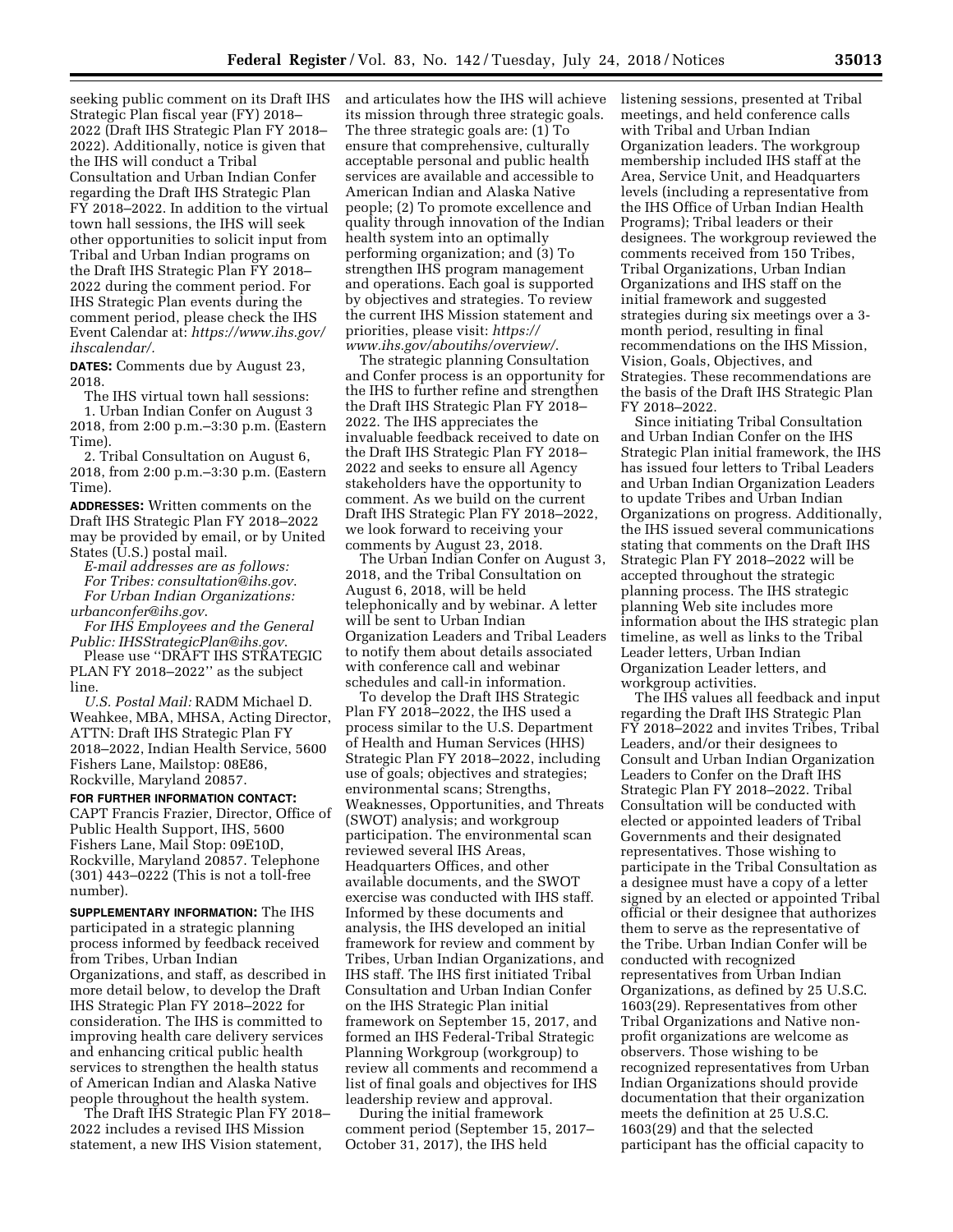represent the organization. This documentation should be submitted by e-mail no later than 3 days in advance of the Tribal Consultation and Urban Indian Confer session to the address that follows: *[IHSStrategicPlan@ihs.gov.](mailto:IHSStrategicPlan@ihs.gov)* 

The text of the Draft IHS Strategic Plan FY 2018–2022 is available at the IHS Web site at: *[https://www.ihs.gov/](https://www.ihs.gov/strategicplan/and below)  [strategicplan/and below](https://www.ihs.gov/strategicplan/and below)*.

#### Indian Health Service (IHS)

Draft IHS Strategic Plan Fiscal Year 2018– 2022

The Indian Health Service (IHS) provides a wide range of clinical, public health, community and facilities infrastructure services to approximately 2.2 million American Indians and Alaska Natives (AI/ AN) from 573 federally recognized Tribes in 37 States. Comprehensive primary health care and disease prevention services are provided through a network of hospitals, clinics, and health stations on or near Indian reservations. These facilities are predominately located in rural and primary care settings and are managed by IHS, Tribes, and Tribal Organizations. In addition, IHS contracts with Urban Indian Organizations for health care services provided in urban centers. The Draft IHS Strategic Plan FY 2018–2022 includes the Mission statement, a new Vision statement and articulates how the IHS will achieve its mission through three strategic goals. Each goal is supported by objectives and strategies.

Mission: To raise the physical, mental, social, and spiritual health of American Indians and Alaska Natives to the highest level.

Vision: Healthy communities and quality health care systems through strong partnerships and culturally relevant practices.

Goal 1: To ensure that comprehensive, culturally acceptable personal and public health services are available and accessible to American Indian and Alaska Native people.

Goal Explanation: The Indian Health Service (IHS) provides comprehensive primary health care and public health services, which are critical to improving the health of AI/AN people. The Indian health system delivers care through health care services provided in IHS, Tribal, and Urban (I/T/U) health facilities (e.g., hospitals, clinics) and by supporting the purchase of essential health care services not available in IHS and Tribal health care facilities, known as the Purchased/Referred Care (PRC) program. Additional services include environmental health improvements as well as traditional healing to complement the medical, dental, pharmacy, laboratory, behavioral health and other primary care medical programs. Expanding access to these services in AI/AN communities is essential to improving the health status of the AI/AN population. This goal includes securing the needed workforce, strengthening collaboration with a range of public and private, Tribal, and Urban Indian providers and expanding access to quality health care services to promote the health needs of AI/ AN communities.

Objective 1.1: Recruit, develop, and retain a dedicated, competent, and caring workforce.

Objective Explanation: Consistent, skilled, and well-trained leadership is essential to recruiting and retaining well-qualified health care professionals and administrative professionals. Attracting, developing, and retaining the needed staff will require streamlining hiring practices and other resources that optimize health care outcomes. Within the Indian health system, staff development through orientation, job experience, mentoring, and short and longterm training and education opportunities are essential for maintaining and expanding quality services and maintaining accreditation of facilities. Also, continuing education and training opportunities are necessary to increase employees' skill sets and knowledge to keep pace in rapidly evolving areas of medical science, prevention science, improvement science, and information technology, as well as to increase opportunities for employee career advancement and/or to maintain necessary professional credentialing and accreditation.

Strategies—The following strategies support this objective:

Health Care Recruitment and Retention: 1. Improve and innovate a process that increases recruitment and retention of talented, motivated, desirable, and competent workers, including through partnerships with

Tribal communities and others. 2. Continue and expand the utilization of the IHS and Health Resources and Services Administration's National Health Service Corps scholarship and loan repayment programs, as authorized by the law, to increase health care providers at I/T/U facilities.

3. Support IHS sponsorship of fellowship slots in certain specialized leadership programs for recruitment of future physician leaders.

4. Evaluate new organizational structure options and reporting relationships to improve oversight of the Indian Health Professions program.

5. Expand the use of paraprofessionals and mid-level practitioners to increase the workforce and provide needed services.

6. Develop training programs in partnership with health professional schools and training hospitals and expand opportunities to educate and mentor Native youth interested in obtaining health science degrees.

7. Enhance and streamline IHS Human Resources infrastructure to hire wellqualified personnel.

Staff Capacity Building:

8. Strengthen the workforce to improve access to, and quality of, services.

9. Improve leadership skills, adopt a consistent leadership model, and develop mentoring programs.

10. Improve continuity processes and knowledge sharing of critical employee, administrative, and operational functions through written communications and documentation within IHS.

11. Improve workplace organizational climate with staff development addressing teamwork, communication, and equity.

12. Strengthen employee performance and responsiveness to the Agency, Tribes, and patients by improving employee orientation and opportunities for training and education, including, customer service skills.

Objective 1.2: Build, strengthen, and sustain collaborative relationships.

Objective Explanation: Collaboration fostered through an environment that values partnership is vital to expanding the types of services to improve population health outcomes that can be achieved within the health care delivery system. These relationships include those between Tribes, Urban Indian programs, communities, other government agencies, not-for-profits, universities/schools, foundations, private industry, as well as internal cooperation within the Agency and collaborative project management.

Strategies—The following strategies support this objective:

Enhancing Collaboration:

1. Collaborate with Tribes in the development of community-based health programs, including health promotion and disease prevention programs and interventions that will increase access to quality health programs.

2. Develop a community feedback system/ program where community members can provide suggestions regarding services required and received.

3. Support cross collaboration and partnerships among I/T/U stakeholders. Service Expansion:

4. Promote collaborations between IHS, other Federal agencies, Tribes, and Tribal Organizations to expand services, streamline functions and funding, and advance health care goals and initiatives.

5. Work with community partners to develop new programs responsive to local needs.

Objective 1.3: Increase access to quality health care services.

Objective Explanation: Expanded access to health care services, including individual and community health services, requires using many approaches and is critical to improving the health of AI/AN people and reducing the leading causes of death risk factors. Among the needs identified are increased prevention, specialty care, innovative use of health care providers, traditional medicine, long-term and aftercare services (which may require advancing holistic and culturally centered population health models), and expanded facilities and locations. To assess the success of these efforts, measures are needed to evaluate provider productivity, patient satisfaction, and align improvements in support operations (e.g., human resources, contracting, technology) to optimize access to quality health care services.

Strategies—The following strategies support this objective:

Health Care Service Access Expansion: 1. Develop and support a system to increase access to preventive care services and quality health care in Indian Country.

2. Develop and expand programs in locations where AI/AN people have no access to quality health care services.

3. Overcome or mitigate challenges and enhance partnerships across programs and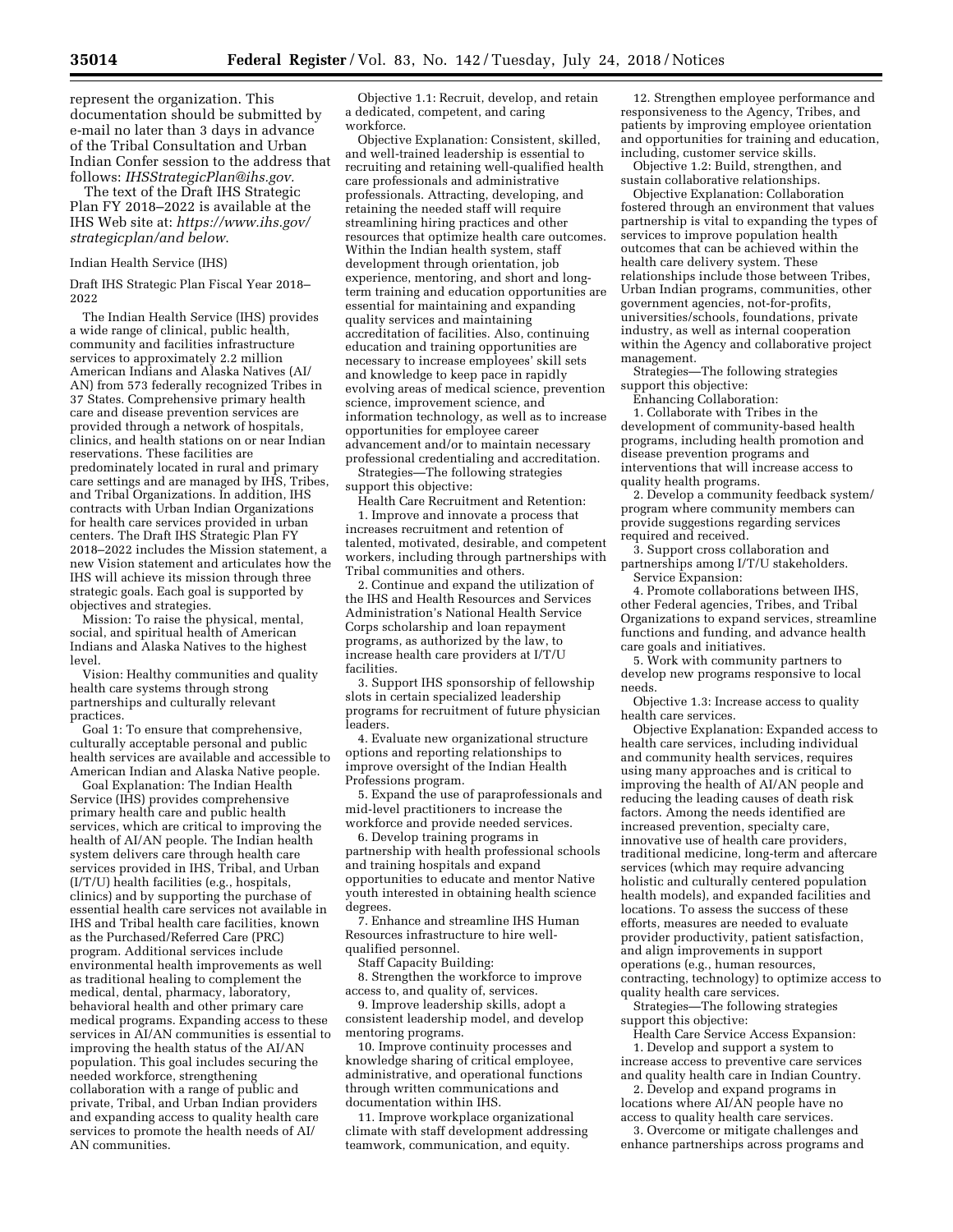agencies by identifying, prioritizing, and reducing access limitations to health care for local AI/AN stakeholders.

4. Increase access to quality community, direct/specialty, long-term care and support services, and referred health care services and identify barriers to care for Tribal communities.

5. Leverage technologies such as telemedicine and asynchronous electronic consultation systems to include a more diverse array of specialties and to expand, standardize, and increase access to health care through telemedicine.

6. Improve team effectiveness in the care setting to optimize patient flow and efficiency of care delivery.

7. Reduce health disparities in the AI/AN population.

8. Provide evidence-based specialty and preventive care that reduces the incidence of the leading causes of death for the AI/AN population.

9. Incorporate Traditional cultural practices in existing health and wellness programs, as appropriate.

10. Improve the ability to account for complexity of care for each patient to gauge provider productivity more accurately.

11. Hold staff and management accountable to outcomes and customer service through satisfaction surveys.

Facilities and Locations:

12. In consultation with Tribes, modernize health care facilities to expand access to quality health care services.

13. In consultation with Tribes, review and incorporate a resource allocation structure to ensure equity among Tribes.

14. Develop and execute a coordinated plan (including health care, environmental engineering, environmental health, and health facilities engineering services) to effectively and efficiently execute response, recovery, and mitigation to disasters and public health emergencies.

Goal 2: To promote excellence and quality through innovation of the Indian health system into an optimally performing organization.

Goal Explanation: In pursuit of high reliability health care services<sup>1</sup> and care that is free from harm, the IHS has implemented several innovations in health care delivery to advance the population health needs of AI/ AN communities. In many cases, innovations are developed to meet health care needs at the local level and subsequently adopted across the Indian health system, as appropriate. IHS will continue to promote excellence and quality through innovation by building upon existing quality initiatives and integrating appropriate clinical and public health best practices. Recent IHS efforts have been aimed at strengthening the underlying quality foundation of federally operated facilities, standardizing processes, and sharing health care best practices with other

Federal, State, Tribal, and Urban Indian programs.

Objective 2.1: Create quality improvement capability at all levels of the organization.

Objective Explanation: Ensure quality improvement is operational in all direct care, public health, administrative, and management services throughout the system. Quality improvement will be achieved at all levels of the organization including Headquarters, Area Offices, and Service Units and will be made available to Tribes, Tribal Organizations, and Urban Indian Organizations, as requested. Creating quality improvement capability at all levels will require training, resources, commitment, and consistency to assure that every employee shares a role in continuous quality improvement in all IHS operations and services. This objective will build upon current efforts of the 2016–2017 IHS Quality Framework 2 to strengthen quality improvement related to data, training, and standards of care.

Strategies—The following strategies support this objective:

Quality Data:

1. Improve the quality of data collected regarding health care services and program outcomes.

2. Develop and integrate quality standards and metrics into governance, management, and operations.

3. Standardize quality metrics across the IHS and use results to share information on best practices, performance trends, and identification of emerging needs.

Continuous Quality Improvement:

4. Provide training, coaching, and mentoring to ensure continuous quality improvement and accountability of staff at all levels of the organization.

5. Evaluate training efforts and staff implementation of improvements, as appropriate.

Standards of Care:

6. Develop and provide standards of care to improve quality and efficiency of health services across IHS.

7. Adopt the Model of Improvement in all clinical, public health, and administrative activities in the Indian health system.

8. Adopt patient-centered models of care, including patient centered medical home recognition and care integration.

Objective 2.2: Provide care to better meet the health care needs of Indian communities.

Objective Explanation: Key to improving health outcomes and sustaining population health is culturally responsive health care that is patient-centered and community supported. IHS will implement culturally appropriate and effective clinical and public health tools, as appropriate, to improve and better meet the health care needs of AI/AN communities. This objective reinforces current efforts addressing culturally appropriate care and support dissemination of best practices.

Strategies—The following strategies support this objective:

Culturally Appropriate Care: 1. Strengthen culturally competent organizational efforts and reinforce implementation of culturally appropriate and effective care models and programs.

2. Promote and evaluate excellence and quality of care through innovative, culturally appropriate programs.

3. Promote the total health integration within a continuum of care that integrates acute, primary, behavioral, and preventive health care.

4. Explore environmental and social determinants of health and trauma-informed care in health care delivery. Expand best practices across the IHS.

5. Continue to develop and implement trauma-informed care models and programs. Sharing Best Practices:

6. Work collaboratively within IHS, and among other Federal, State, Tribal programs, and Urban Indian programs to improve health care by sharing best practices.

Goal 3: To Strengthen IHS program management and operations.

Goal Explanation: This goal addresses issues of management, accountability, communication, and modernized information systems. IHS is committed to the principles of improved internal and external communication, and sound management. Assuring the availability and ongoing development of a comprehensive information technology (IT) system is essential to improving access to integrated clinical, administrative, and financial data to support individual patient care, and decision-making.

Objective 3.1: Improve communication within the organization with Tribes and other stakeholders, and with the general public.

Objective Explanation: This objective addresses the critical need to improve communication throughout the IHS, with employees and patients, with Tribes, with Urban Indian Organizations, with the many organizations working with IHS and with the general public. Most important is to assist Tribes, Urban programs, and IHS in better understanding Tribal and Urban Indian needs and IHS program needs, to encourage full participation in information exchange, and to engage Tribes and Urban programs in partnership and coalition building. This includes defining and characterizing community needs and health program needs, modifying health programs as needed, and monitoring the effectiveness of programs and program modifications.

Strategies—The following strategies support this objective:

Communication Improvements: 1. Improve communication and transparency among all employees,

managers, and senior leadership.

2. Develop and define proactive communications plans for internal and external stakeholders.

3. Enhance health-related outreach and education activities to patients and families.

4. Design social media platforms that will ensure wide dissemination of information to interested and affected individuals and organizations.

Strengthened Partnership:

5. Assure quality reporting relationships between service units, Area offices, and

<sup>&</sup>lt;sup>1</sup>High reliability health care means consistent excellence in quality and safety for every patient, every time. High reliability in health care improves: organizational effectiveness, efficiency, culture, customer satisfaction, compliance, and documentation. For more information about High Reliability Organizations, please see: *[https://](https://psnet.ahrq.gov/primers/primer/31/high-reliability) [psnet.ahrq.gov/primers/primer/31/high-reliability.](https://psnet.ahrq.gov/primers/primer/31/high-reliability)* 

<sup>2</sup>The IHS Quality Framework 2016–2017 is available at: *[https://www.ihs.gov/newsroom/](https://www.ihs.gov/newsroom/includes/themes/newihstheme/display_objects/documents/IHS_2016-2017_QualityFramework.PDF)  [includes/themes/newihstheme/display](https://www.ihs.gov/newsroom/includes/themes/newihstheme/display_objects/documents/IHS_2016-2017_QualityFramework.PDF)*\_*objects/ [documents/IHS](https://www.ihs.gov/newsroom/includes/themes/newihstheme/display_objects/documents/IHS_2016-2017_QualityFramework.PDF)*\_*2016-2017*\_ *[QualityFramework.PDF](https://www.ihs.gov/newsroom/includes/themes/newihstheme/display_objects/documents/IHS_2016-2017_QualityFramework.PDF)*.